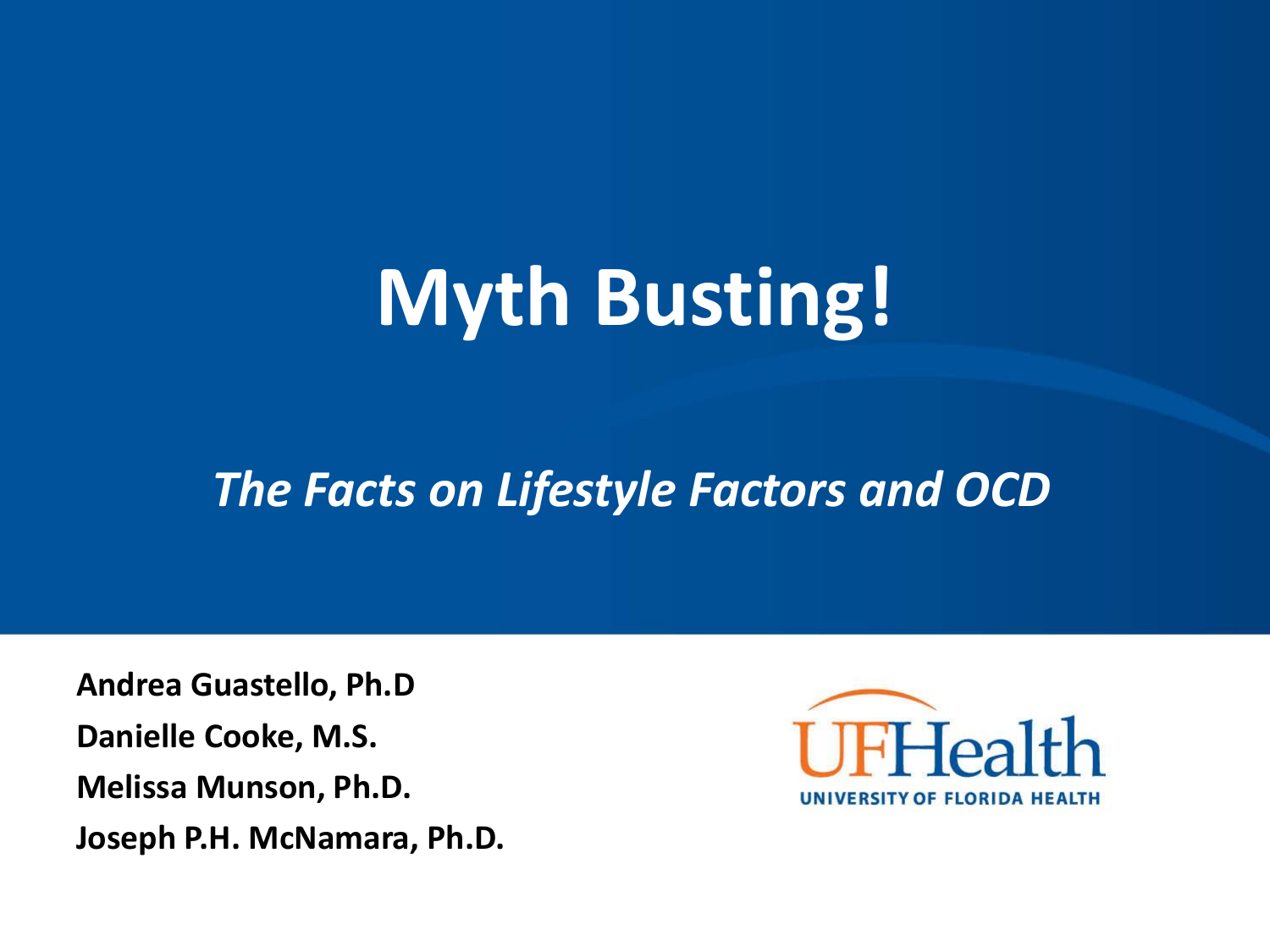

- *Myth:* My sleep has nothing to do with my **OCD**
- **False!**
- *Fact:* Decreased sleep is related to greater OCD symptoms in both children and adults
- *Fact:* Greater total sleep time may improve treatment outcomes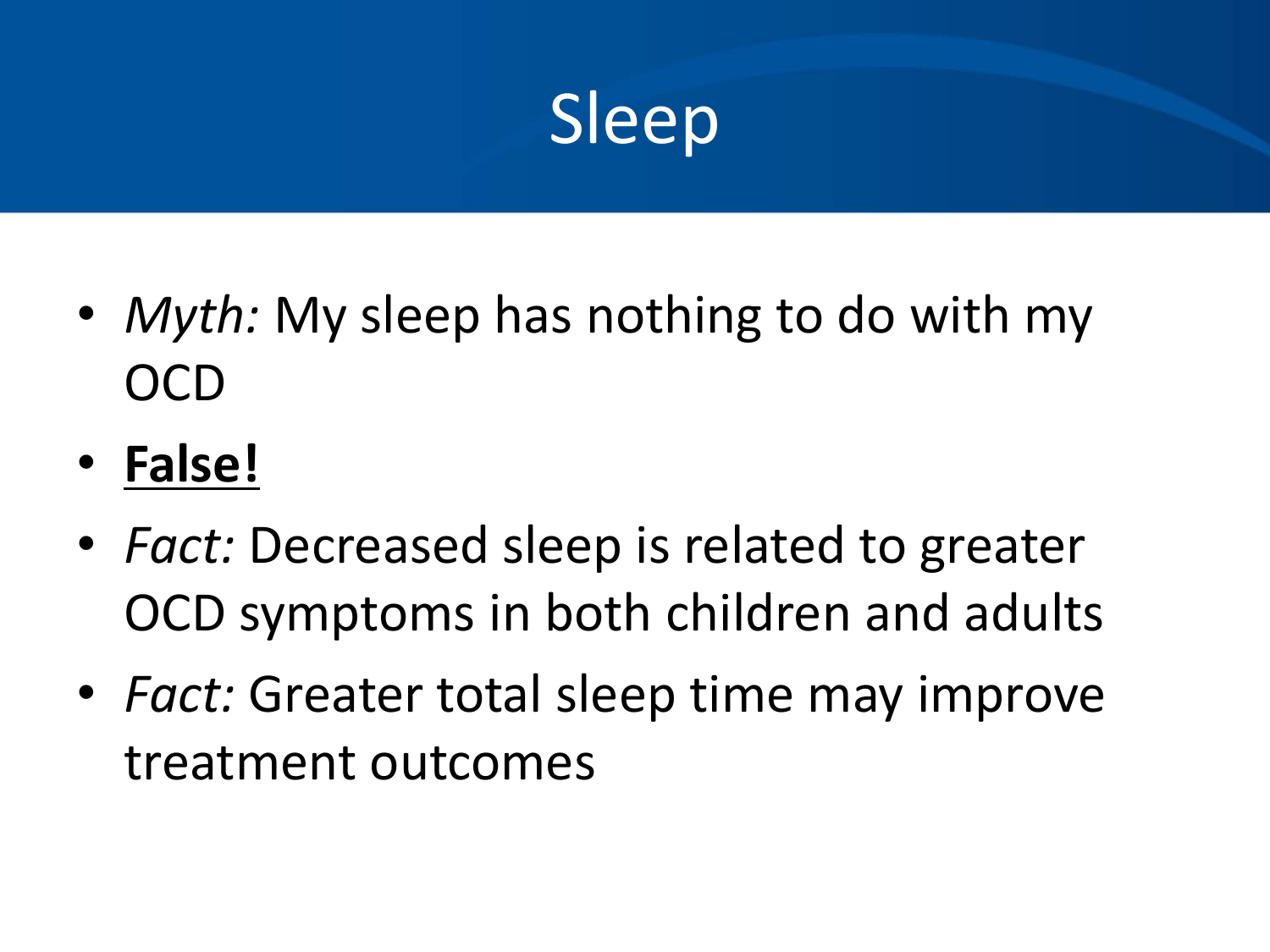

# NSF and CDC Sleep Recommendations

- Newborns (0-3 months) 14-17 hours
- 
- Toddler (1-2 years) 11-14 hours
- Preschool (3-5 years) 10-13 hours
- School Age (6-12 years) 9-12 hours
- Teen  $(13-18 \text{ years})$  8-10 hours
- Adult (18-60) 7 or more
- Adult (61-64) 7-9 hours
- Adult (65+) 7-8 hours

• Infant (4-12 months) 12-15 (NSF) 16 hours (CDC)

- 
- 
- 
- -
- 
-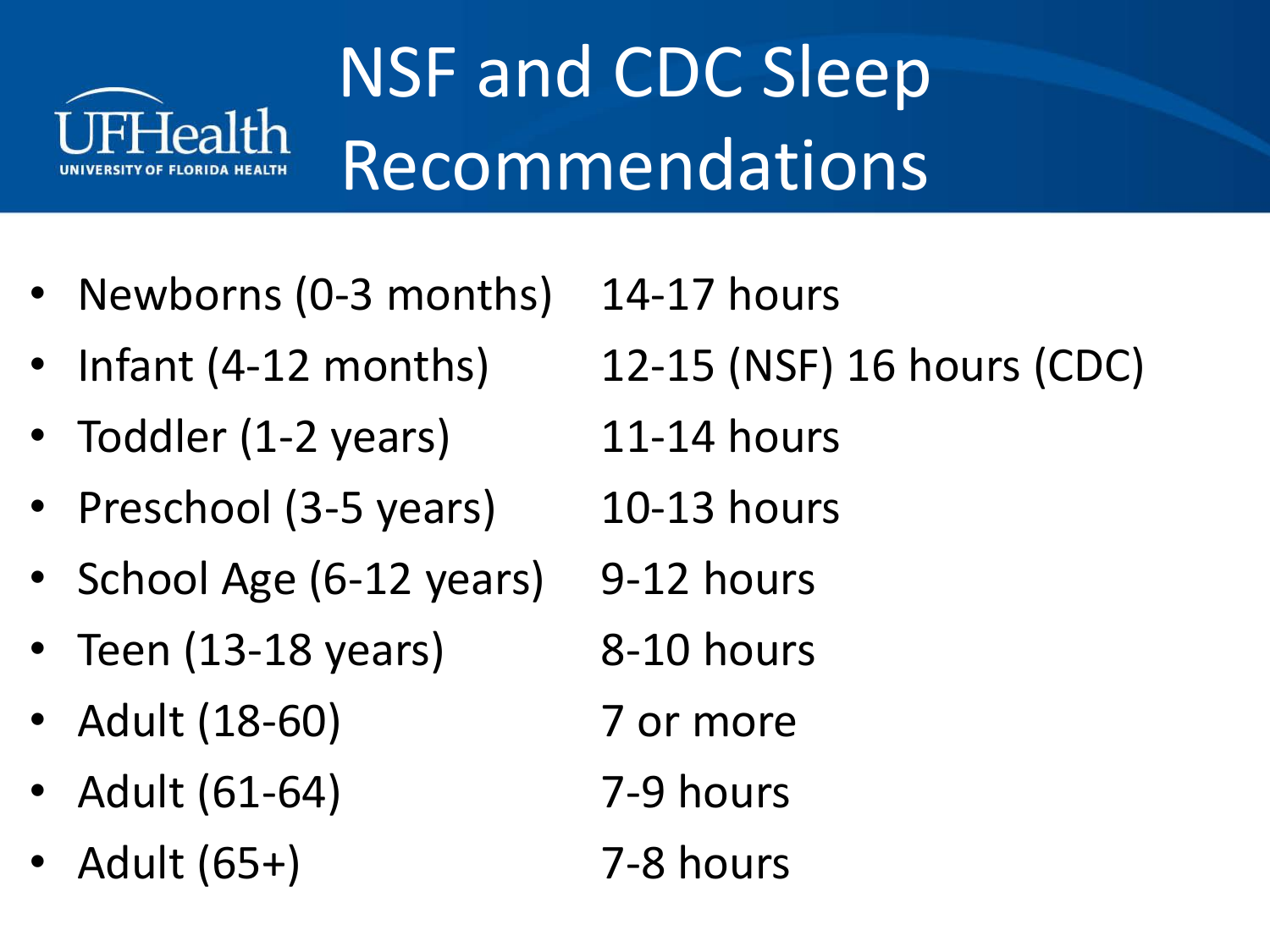

## Sleep Tips!

• *Myth or Fact:* If you can't sleep you should stay in bed and try harder to fall asleep.

• **False!**

• If you cannot fall asleep after 15 minutes, get out of bed and do something non-stimulating. Only return to bed when you feel sleepy.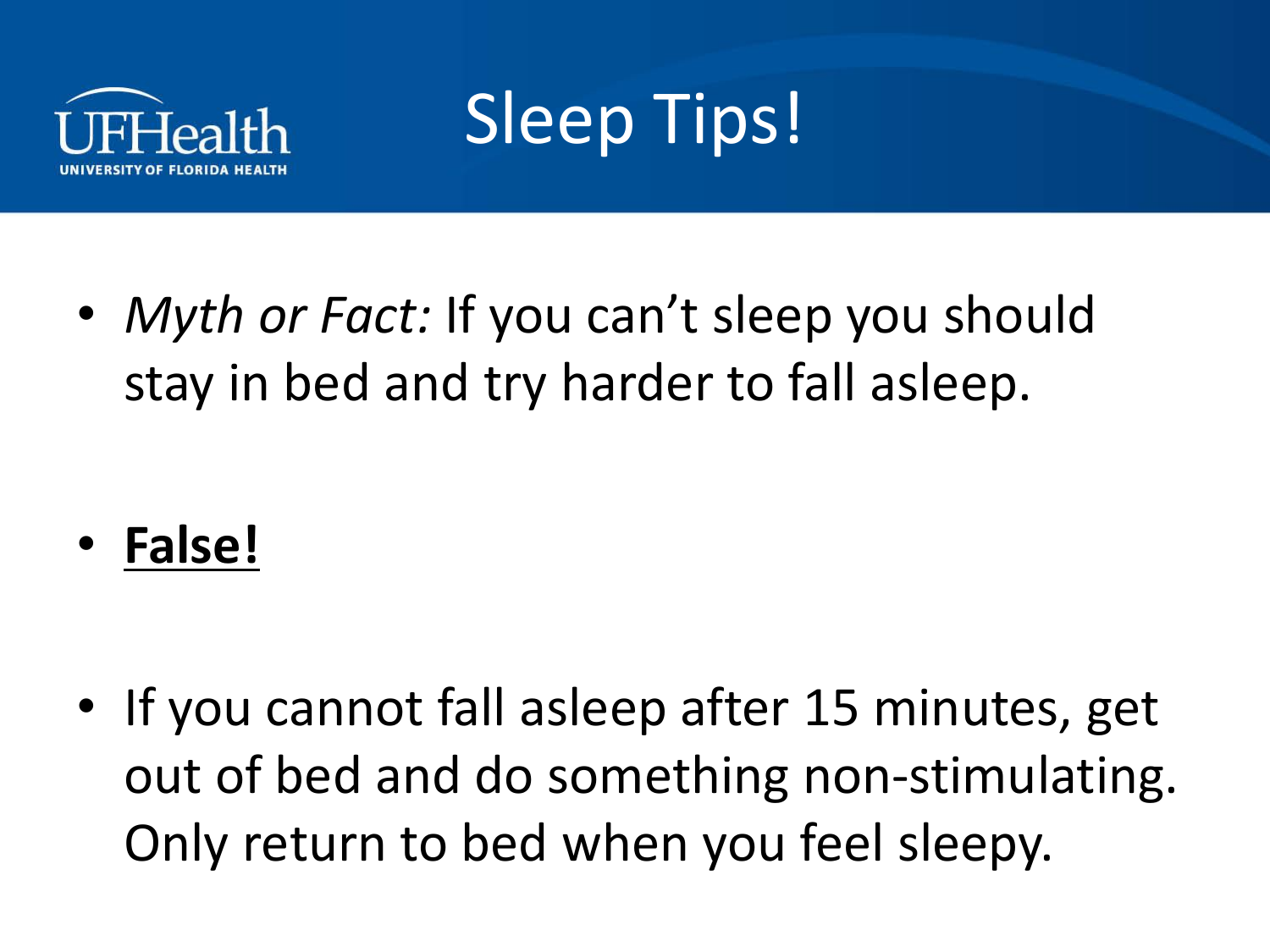

## Sleep Tips!

• *Myth or Fact:* If you couldn't sleep last night, sleep in or take a nap later.

• **False!**

• *Fact:* Keep regular wake up times and limit day-time napping to 20-30 minutes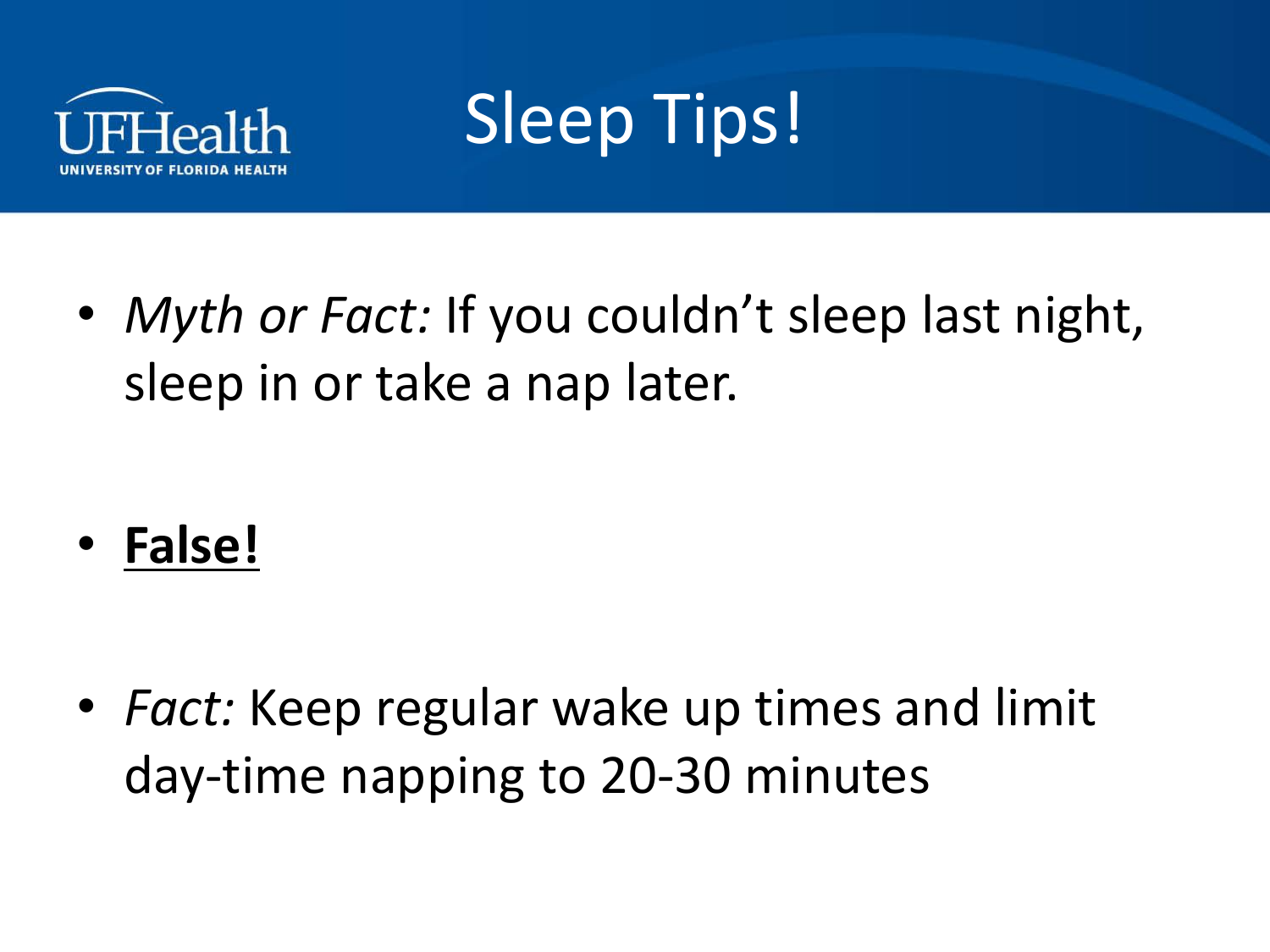

# Sleep Hygiene

- No TVs in the bedroom
- Limit light and noise
- Keep temperature cool
- Modify bedding and mattress if needed
- Bed is only for sleep and sex
- No caffeine, nicotine, alcohol, rich foods, or intense exercise before bed
- Keep set bedtimes and wakeup times
- Try to limit the use of snooze
- Exercise regularly
- Get exposure to natural light

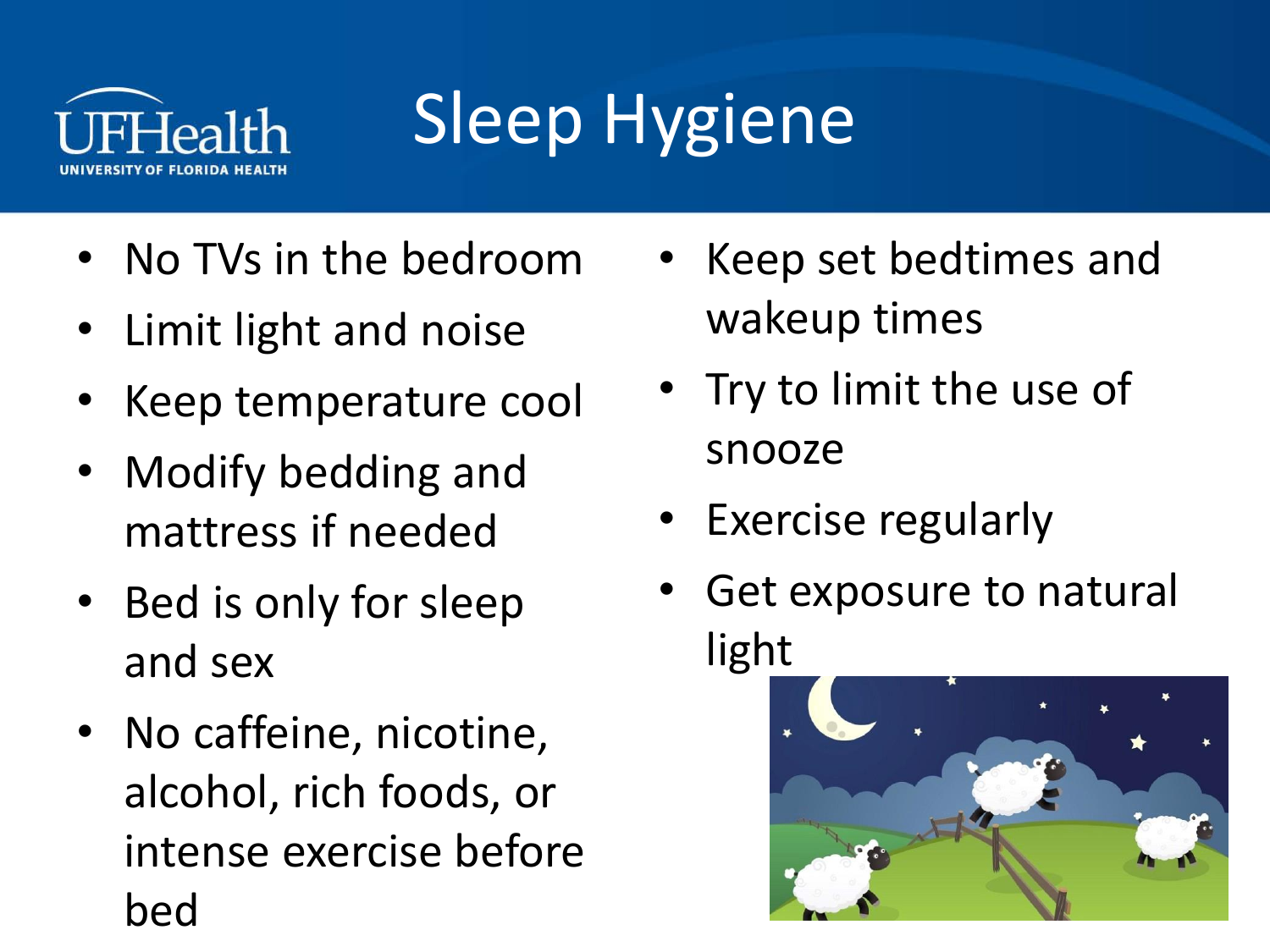

## Track your sleep

- Use sleep diaries, apps, or fitness devices (e.g., Fitbit) to monitor your sleep.
- One free option is *CBT-i Coach*, developed by the U.S. Department of Veterans Affairs
- Aim for 90% or greater sleep efficiency (time asleep/time in bed). This may mean spending less time in bed at first

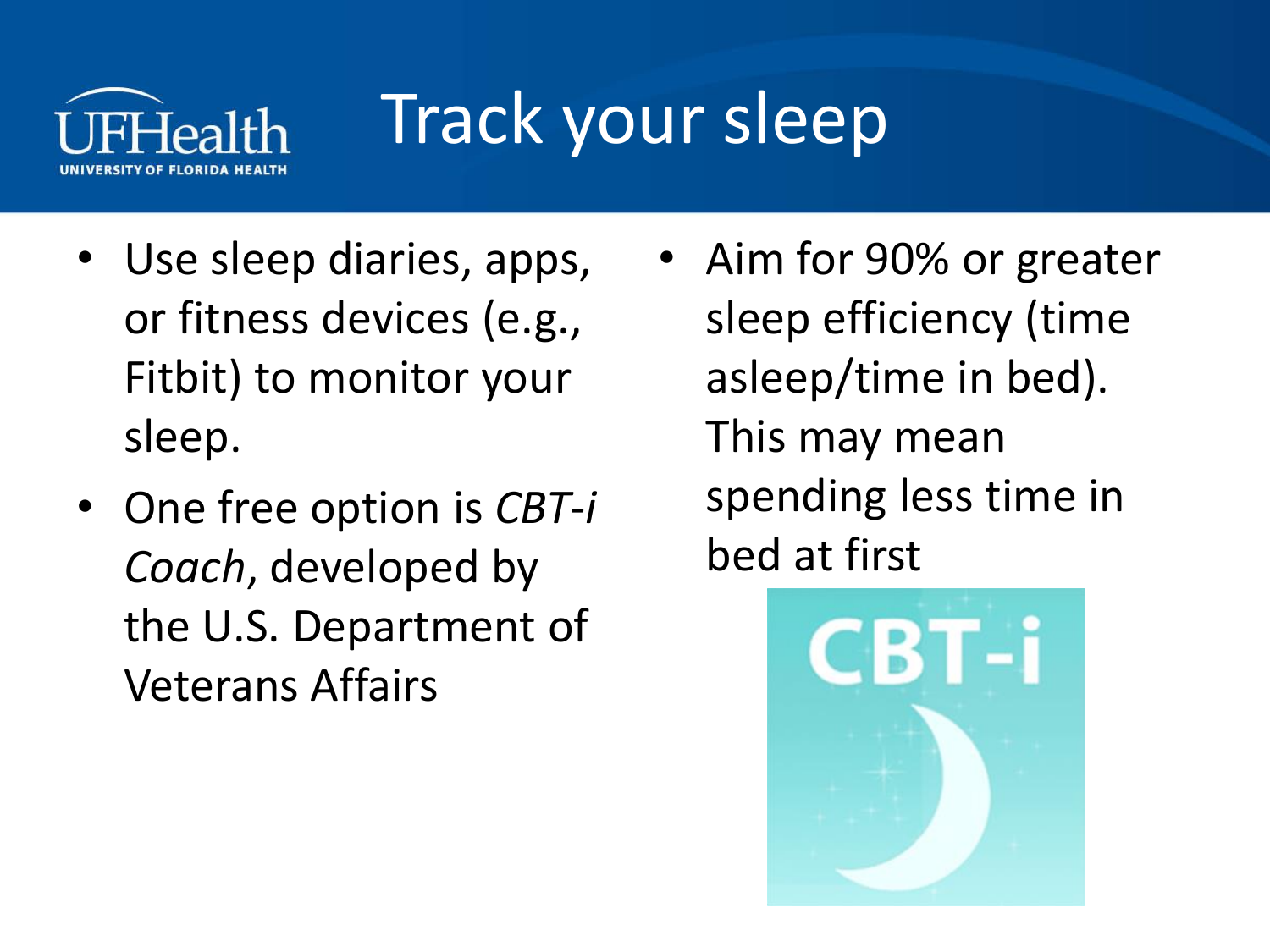• Myth: Dietary changes have been shown to be ineffective.

#### *False*

• Fact: Some nutrients have shown efficacy in the treatment of OCD. Nutrients that have shown promise include myo-inositol (MI) and N-acetyl cysteine (NAC). However these findings are mixed, and research is limited. Never take a dietary supplement without clearing it with your treatment team. (Sarris, 2012).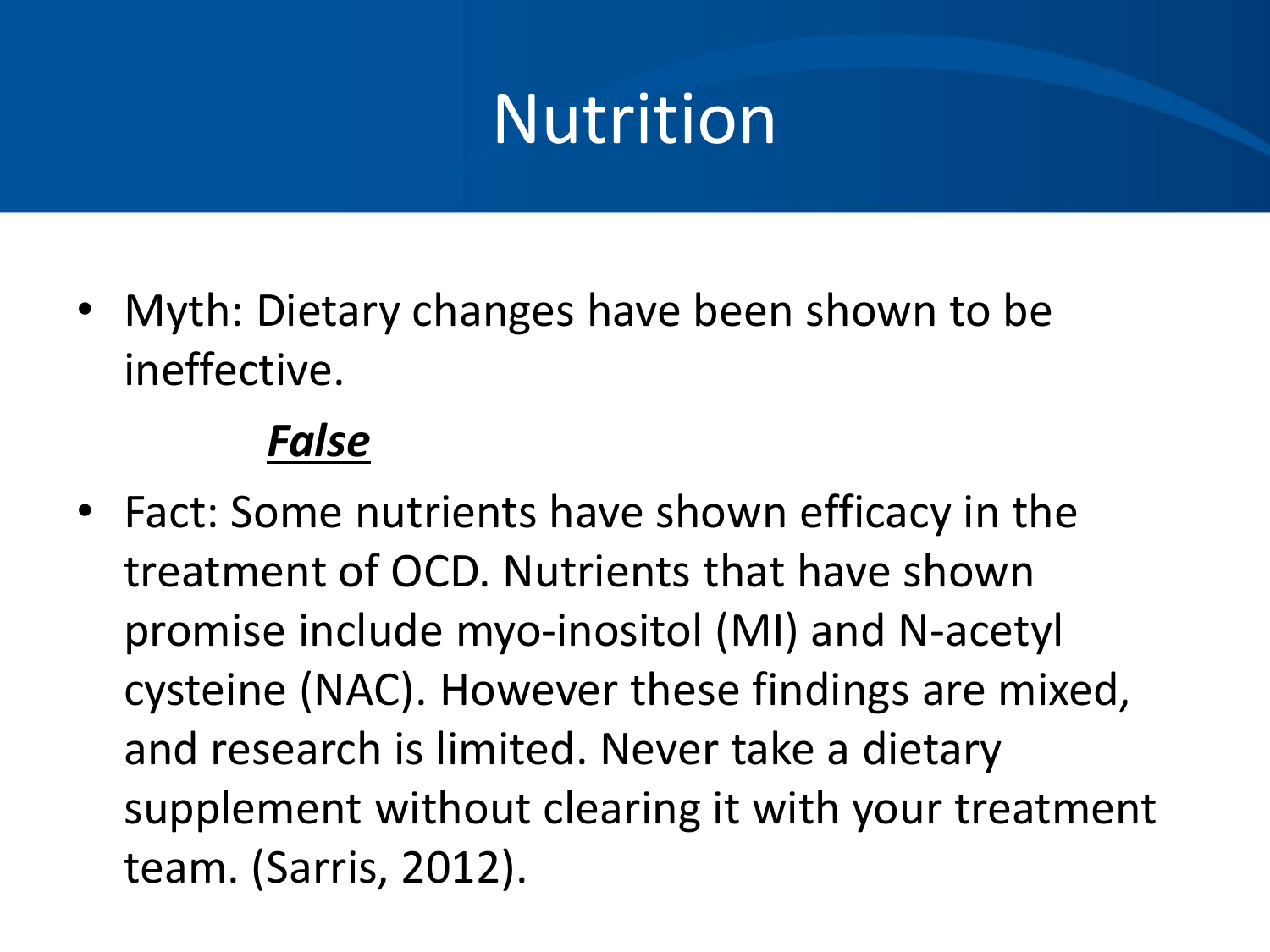- Myth: Dietary changes have been shown to be ineffective. *False!*
- Fact: Probiotics have shown reductions in "obsessive compulsive" symptoms shown in a psychiatric sample (Messaoudi et al., 2011) as well as several animal models (Turna et al., 2016).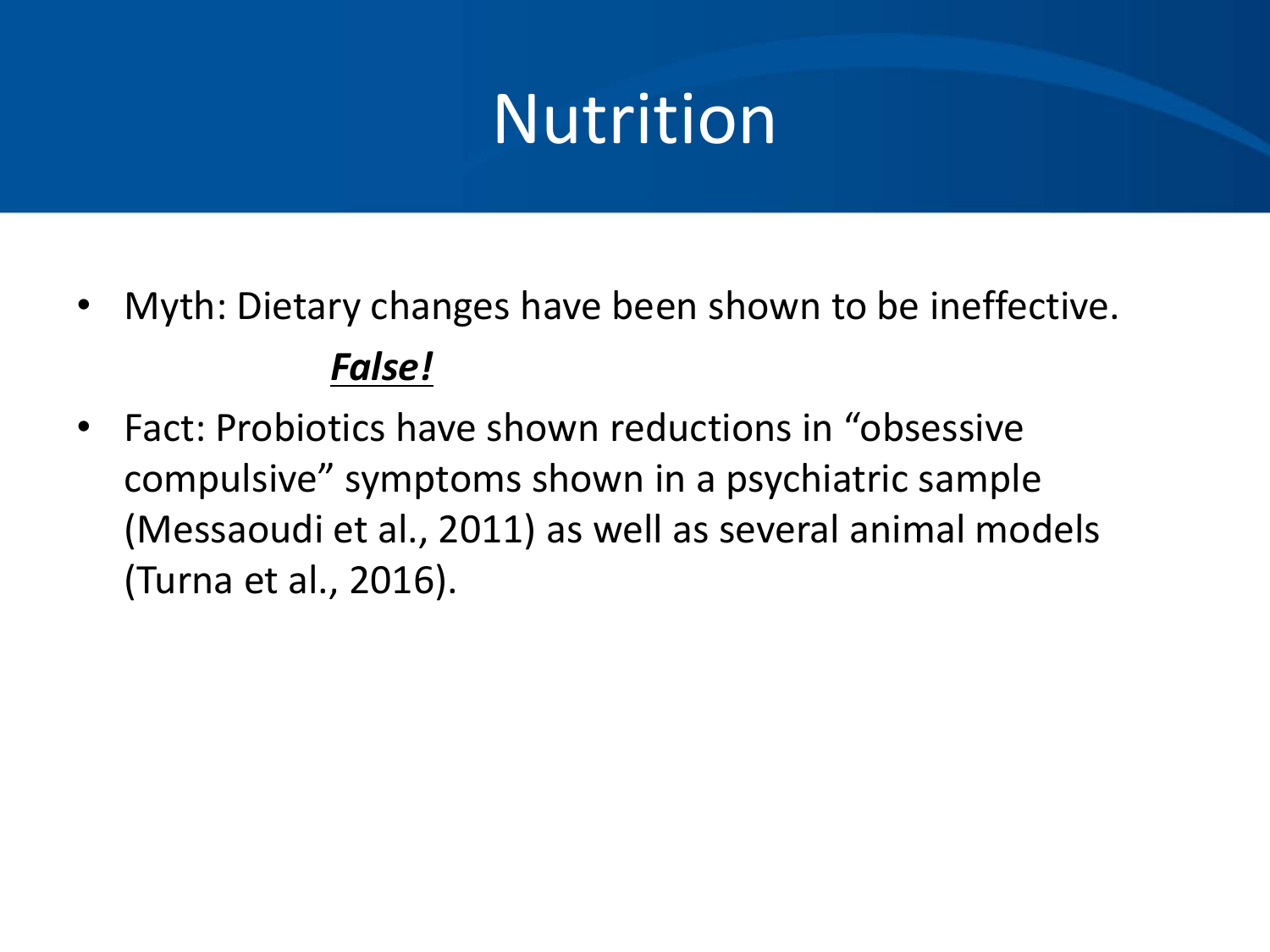• Myth: If a supplement improves another disorder, it will also improve OCD.

#### *False!*

• Fact: Herbal Supplements: St John's wort, milk thistle, and borage have been examined in OCD but have not shown promise (Sarris, 2012).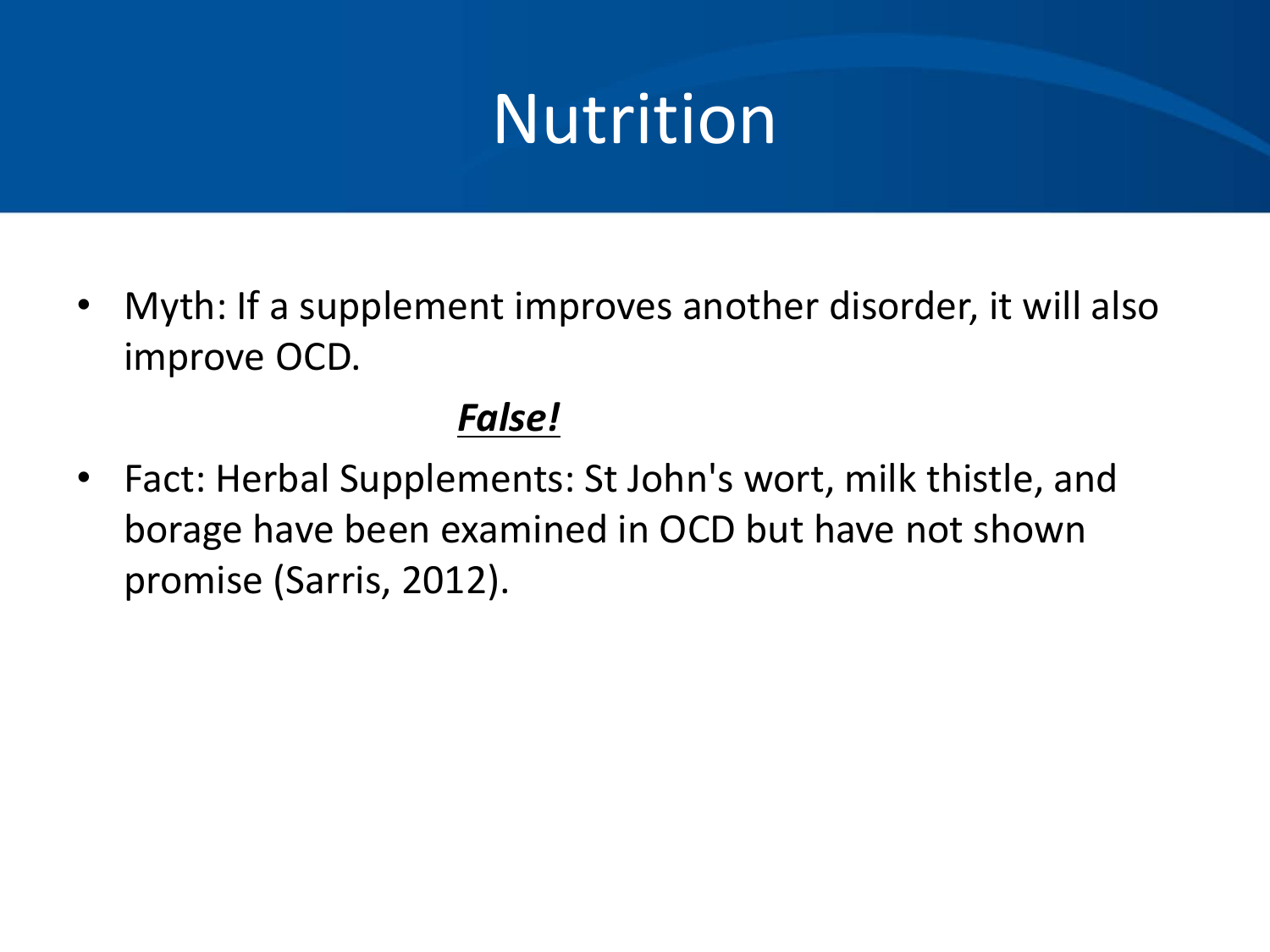- St. John's Wort (Hypericum) has more research supporting its use for the treatment of depression.
	- Metanalysis found it was more effective than placebo and as effective as antidepressants for mild to moderate depression (Apaydin, et al., 2016)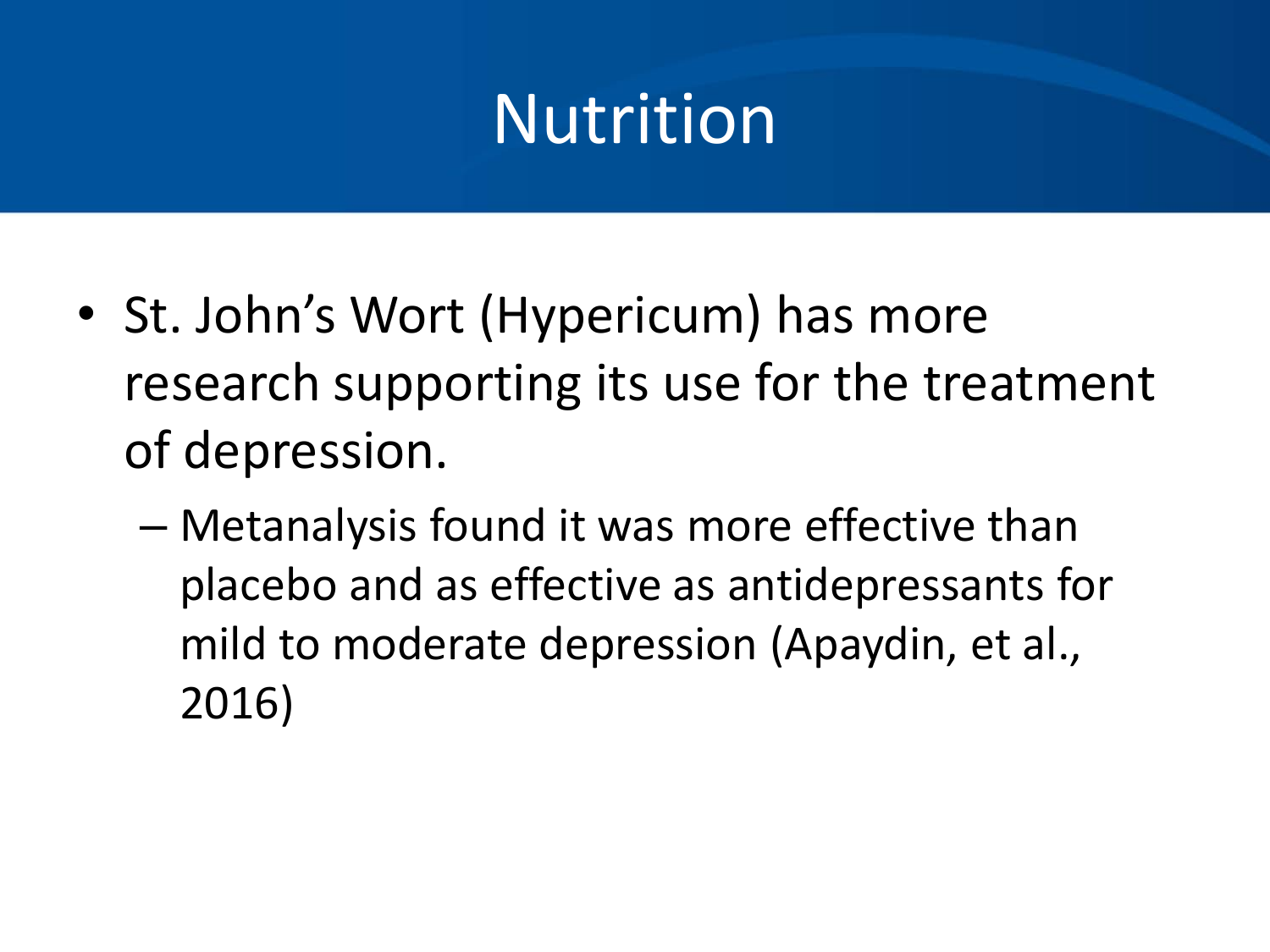

# Nutrition Tips!

- N-acetyl cysteine is an altered form of the amino acid cysteine that is used in dietary supplements. Cysteine is found in most protein-rich foods.
- Myo-inositol is present in fruits, beans, grains, and nuts. Fresh vegetables and fruits have more than their canned/frozen counterparts.
- Eat healthy, balanced diets when possible.
- Avoiding anxiogenic foods/drinks (especially those that are high in caffeine).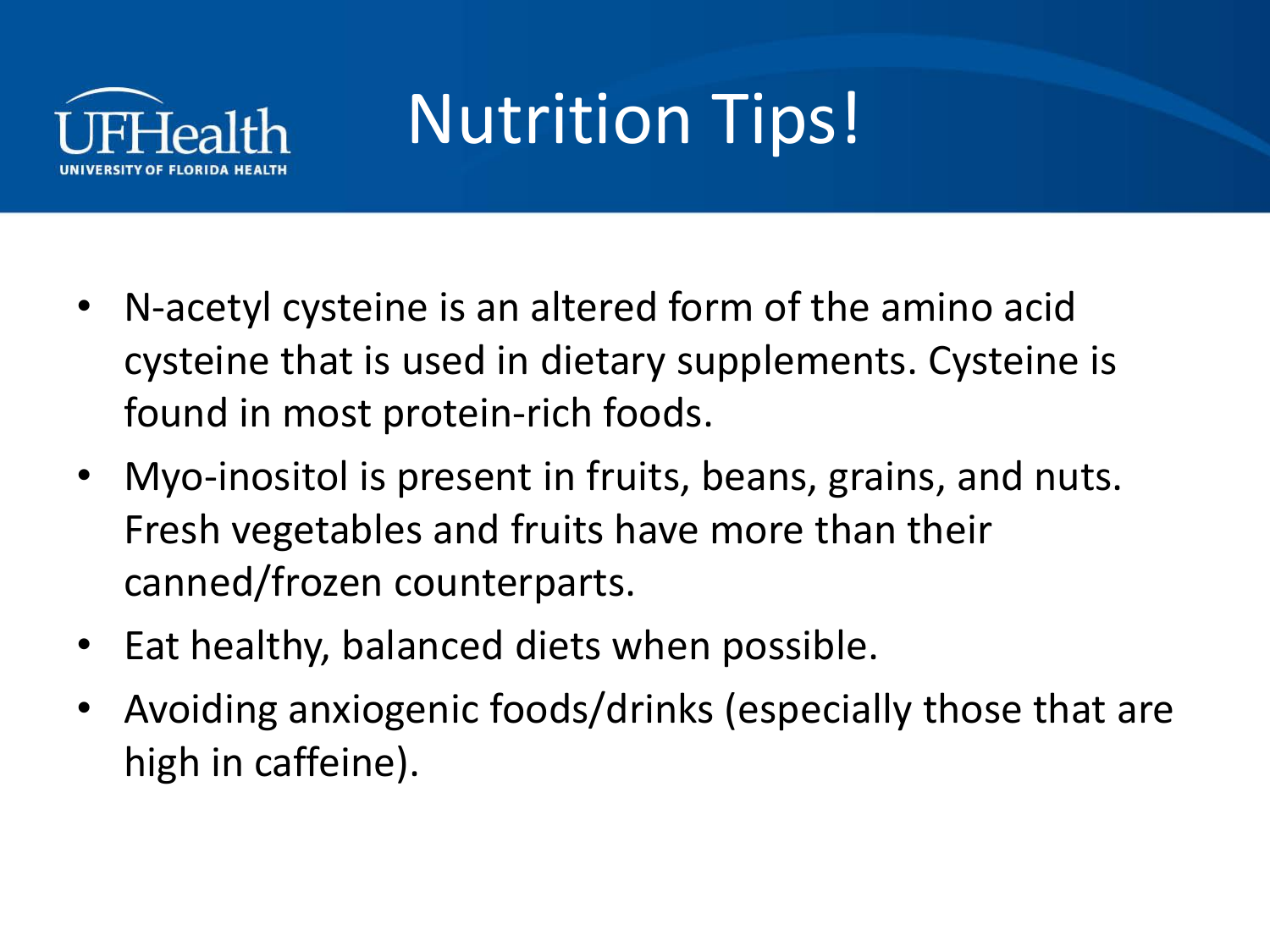• Myth: Exercise helps anxiety.

#### **True!**

- Both aerobic and anaerobic exercise have been shown to reduce anxiety symptoms
	- **Aerobic exercise**  generally used to reflect longer term exercise efforts
	- **Anaerobic exercise**  generally used to reflect shorter term, higher intensity efforts
- Aerobic exercise has shown efficacy in enhancing extinction, improving quality of life and decreasing depression, anxiety, and OCD symptoms (Chamari & Padulo, 2015; Jayakody, Gunadasa, & Hosker, 2013)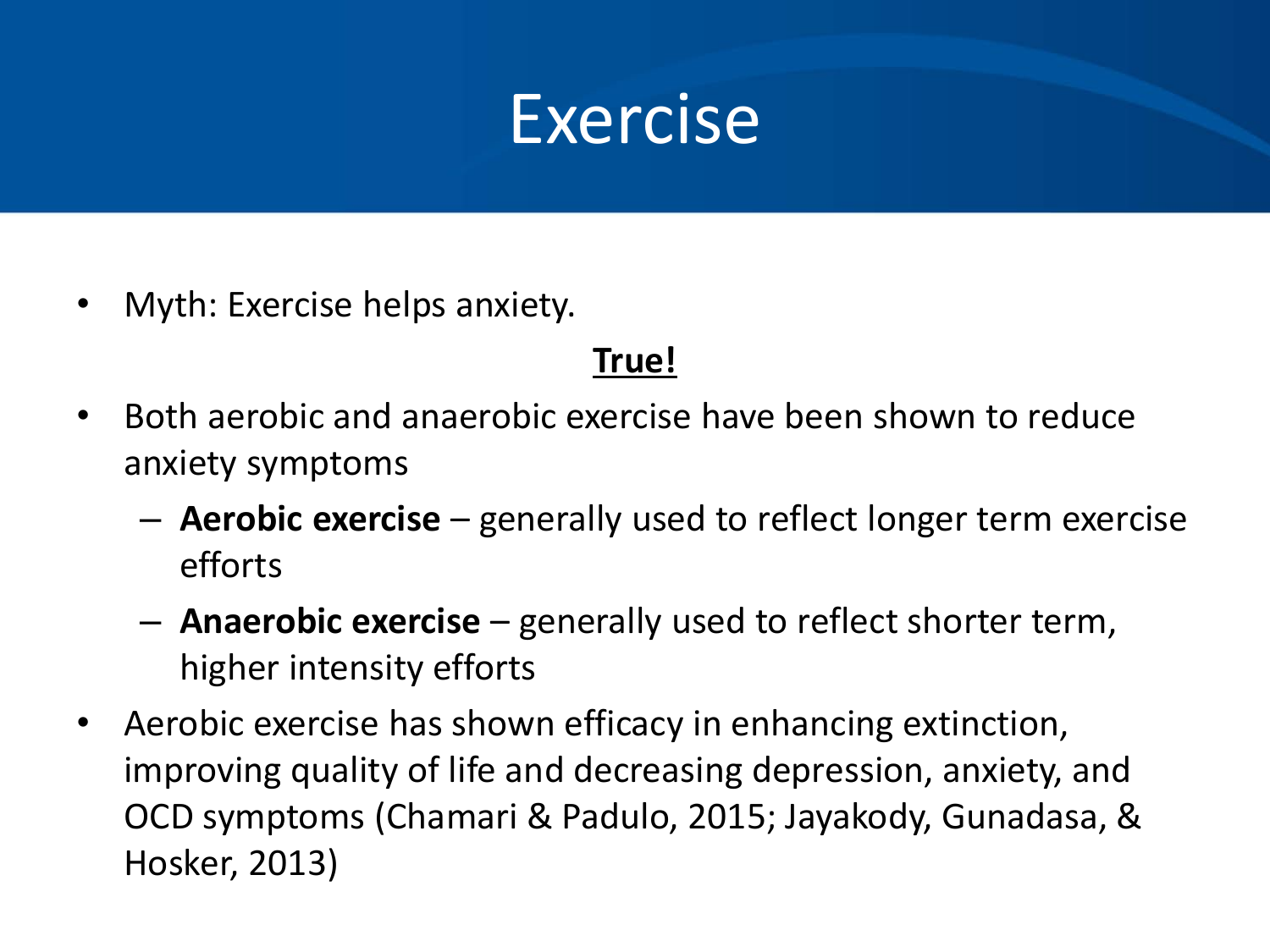- Body dysmorphia with excessive exercise
	- Can be associated with excessive preoccupation with weight, size and appearance (referred to as "muscle dysmorphia" in the literature)
	- High drive for muscularity, more common in men, and is associated with greater levels of psychopathology, psycho-social impairment, and suicide risk than typically seen in BDD
- Eating Disorders
	- High levels of exercise in anorexia nervosa is associated with increases in obsessive and compulsive personality traits
- Both are associated with a maladaptive reliance on exercise to moderate mood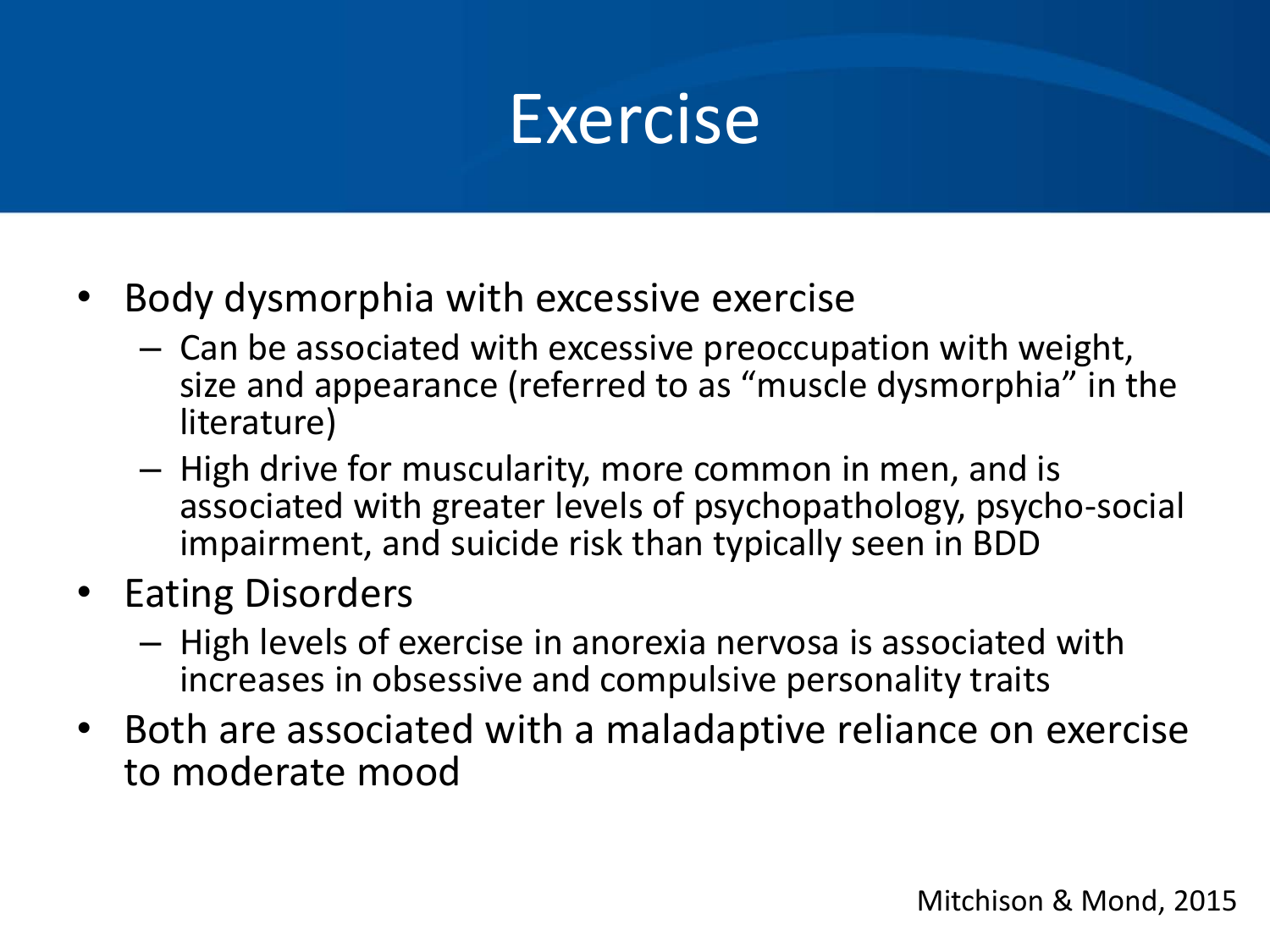- Exercise may show some promise in enhancing treatment outcome
- More research is needed
- Encourage moderate exercise and/or physical activity as appropriate for the patient
- Evaluate impact of exercise in obsessionality
	- "excessive" exercise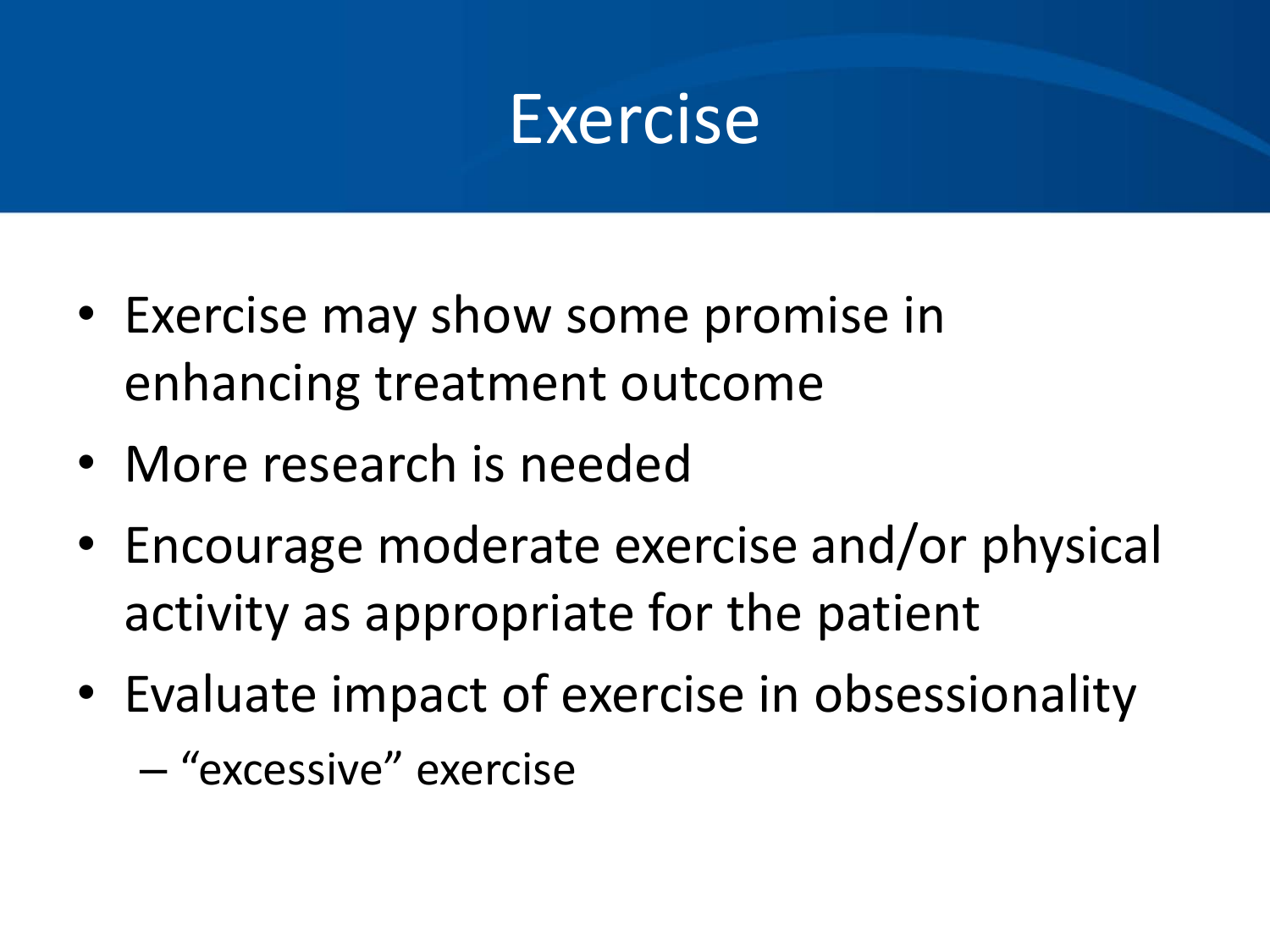

## Exercise Tips!

- The American Heart Association recommends:
	- **30 minutes of moderate-intensity** aerobic activity at least **5 days per week for a total of 150**

#### **OR:**

– At least **25 minutes of vigorous** aerobic activity at least **3 days per week for a total of 75 minutes**; or a combination of moderate- and vigorous-intensity aerobic activity

#### **AND:**

- **Moderate- to high-intensity muscle-strengthening activity** at least **2 days per week** for additional health benefits.
- Try taking 5-10 minute walks per day, as well as incorporating enjoyable exercise activities.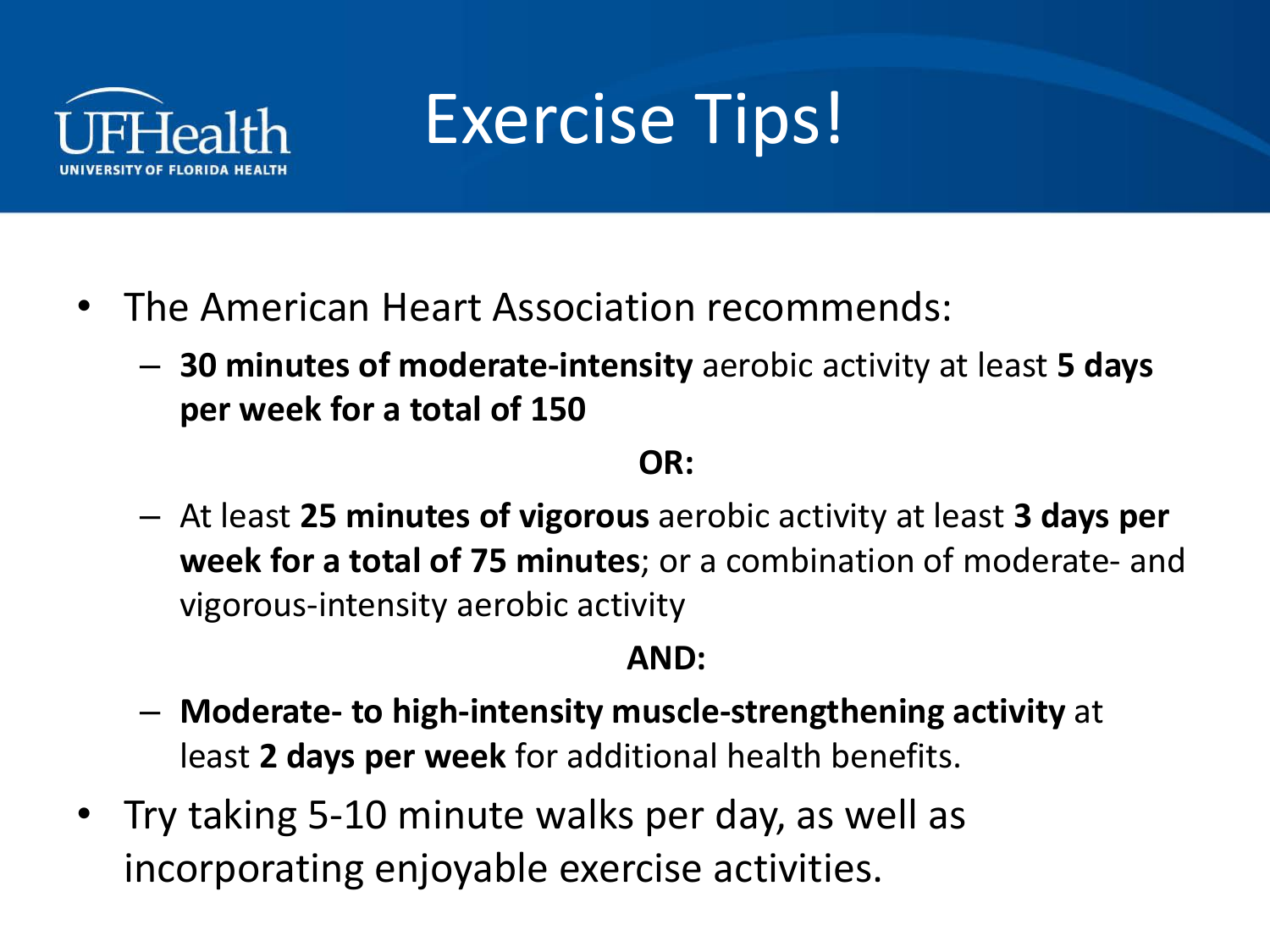## Alternative Therapies

• **Myth:** "Eastern" techniques such as yoga and mindfulness may help!

#### **True!**

- **Yoga**: while the current methodological examinations are poor, evidence suggests that yoga may reduce anxiety, stress and may contribute to reductions in OCD symptomology (Cramer et al., *in press*; Klatte et al., 2016)
- **Mindfulness**: Biofeedback shows some promise (Deng et al., 2014) as does mindfulness-based ERP (Strauss et al., *in press*)
- **Acupuncture:** limited research with strong effect sizes as an adjunct to CBT/ERP therapy (Feng et al., 2016).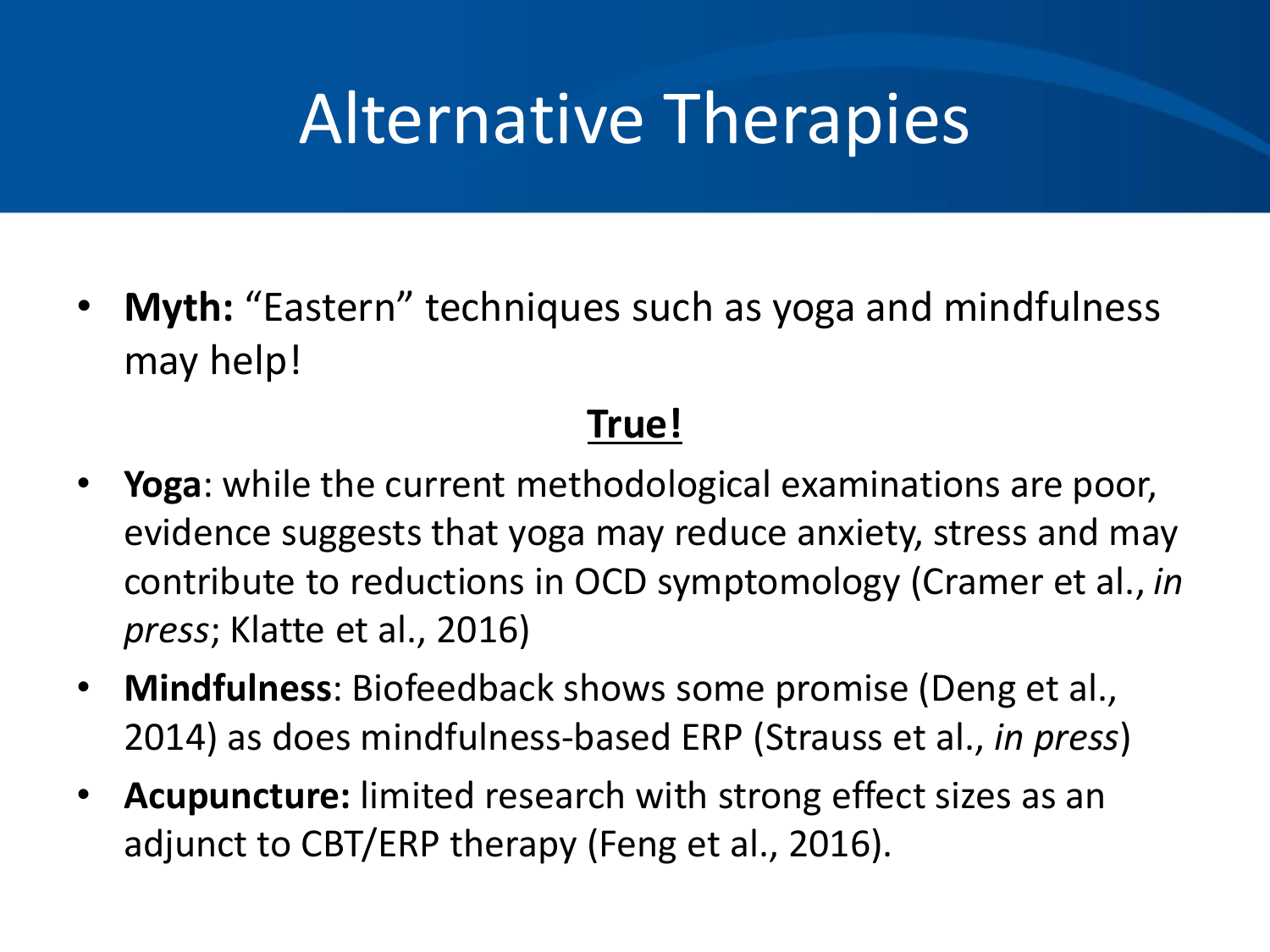- Most lifestyle factors, supplements and alternative therapies are under researched, however that does not mean that they may not hold promise.
- Always talk to your treatment team before making any adjustments, changes, or additions to your treatment regimen.
- If it has been approved by your doctor and works for you, **go for it!**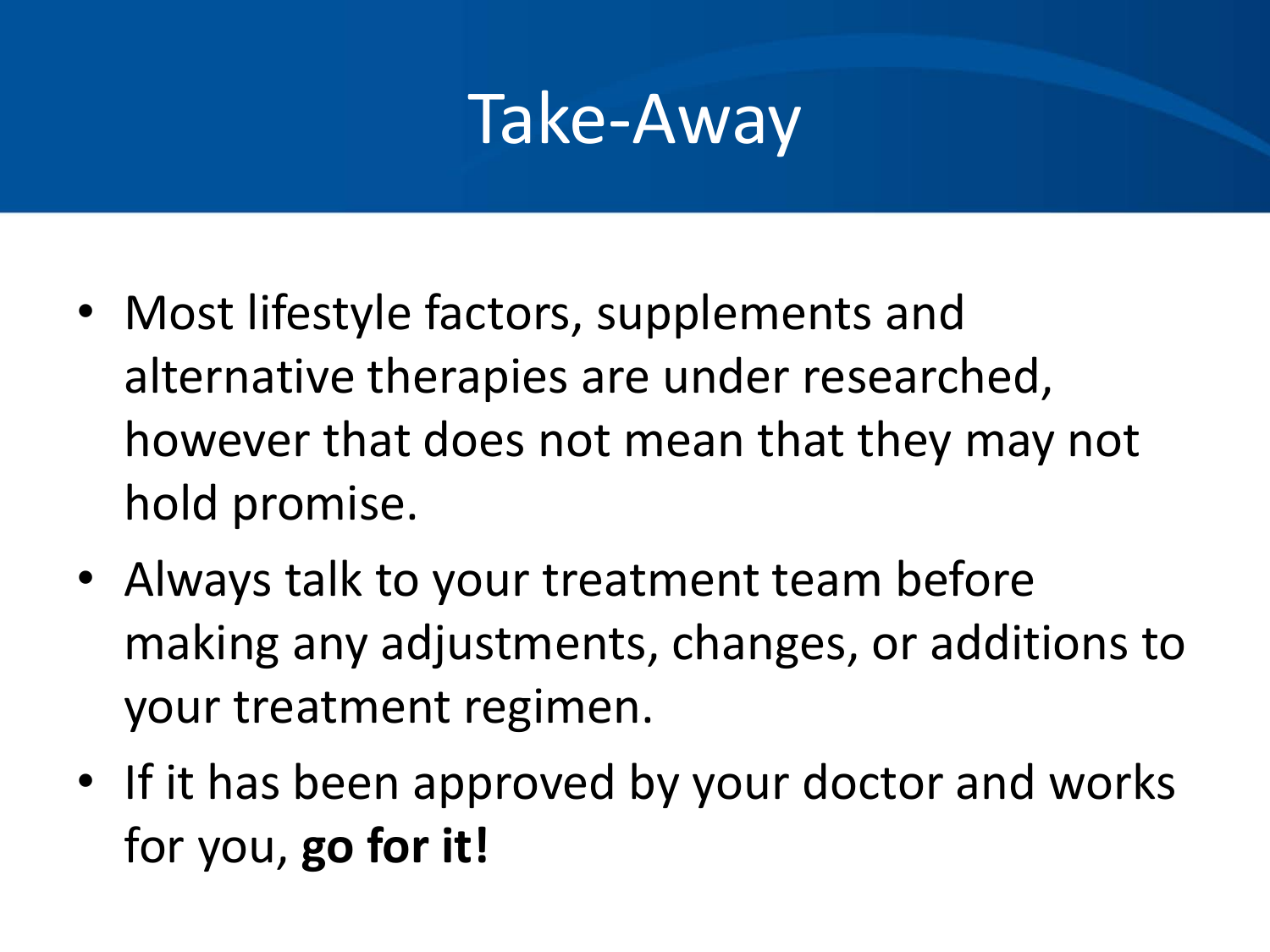- Making lifestyle changes can be difficult
- Set reasonable goals
	- Sleep
	- Diet/Nutrition
	- Exercise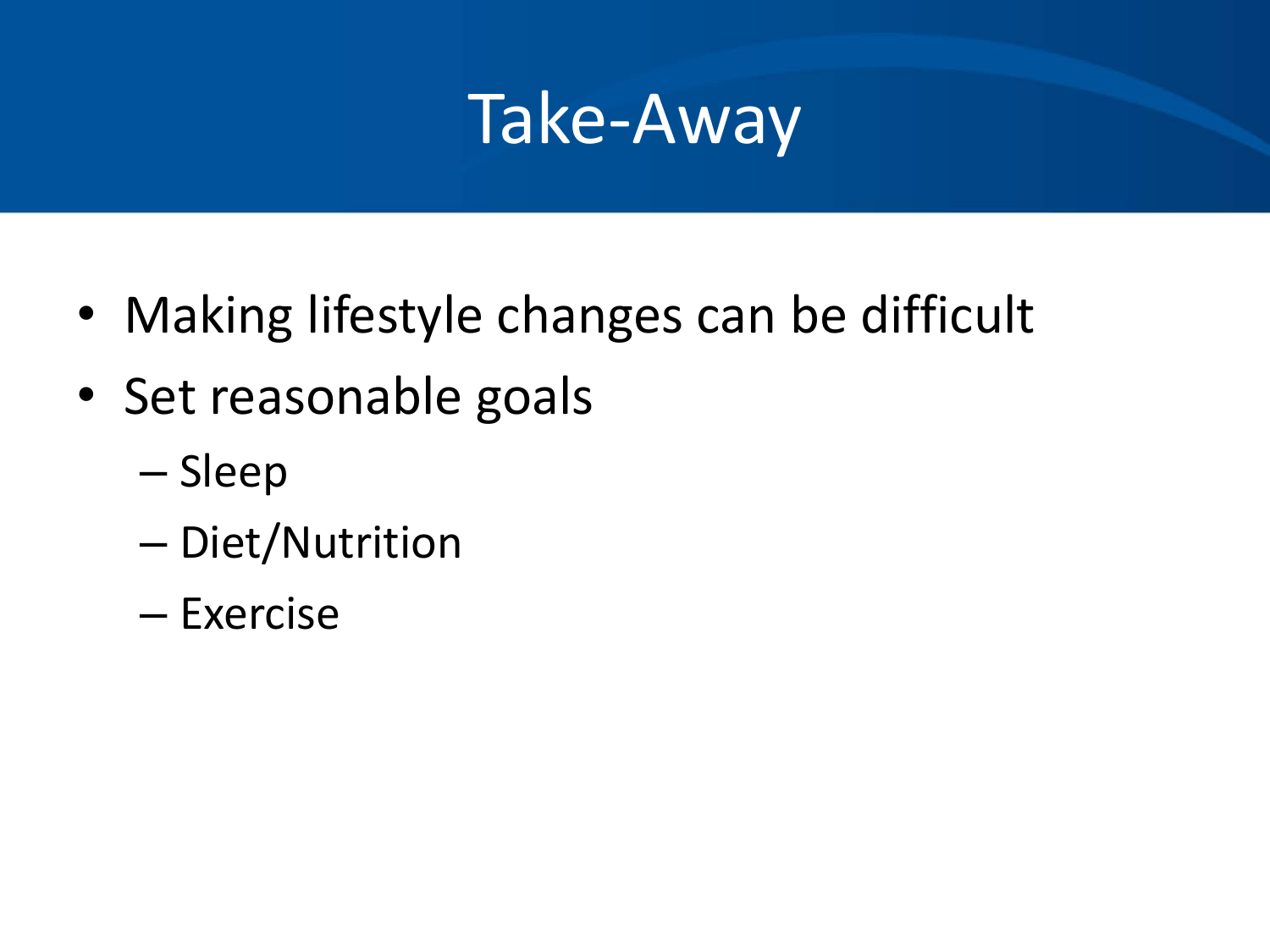- If you are having difficulties?
	- Set intermediate goals
		- Don't try to change everything at once
		- Gradual changes
			- Think of it as a hierarchy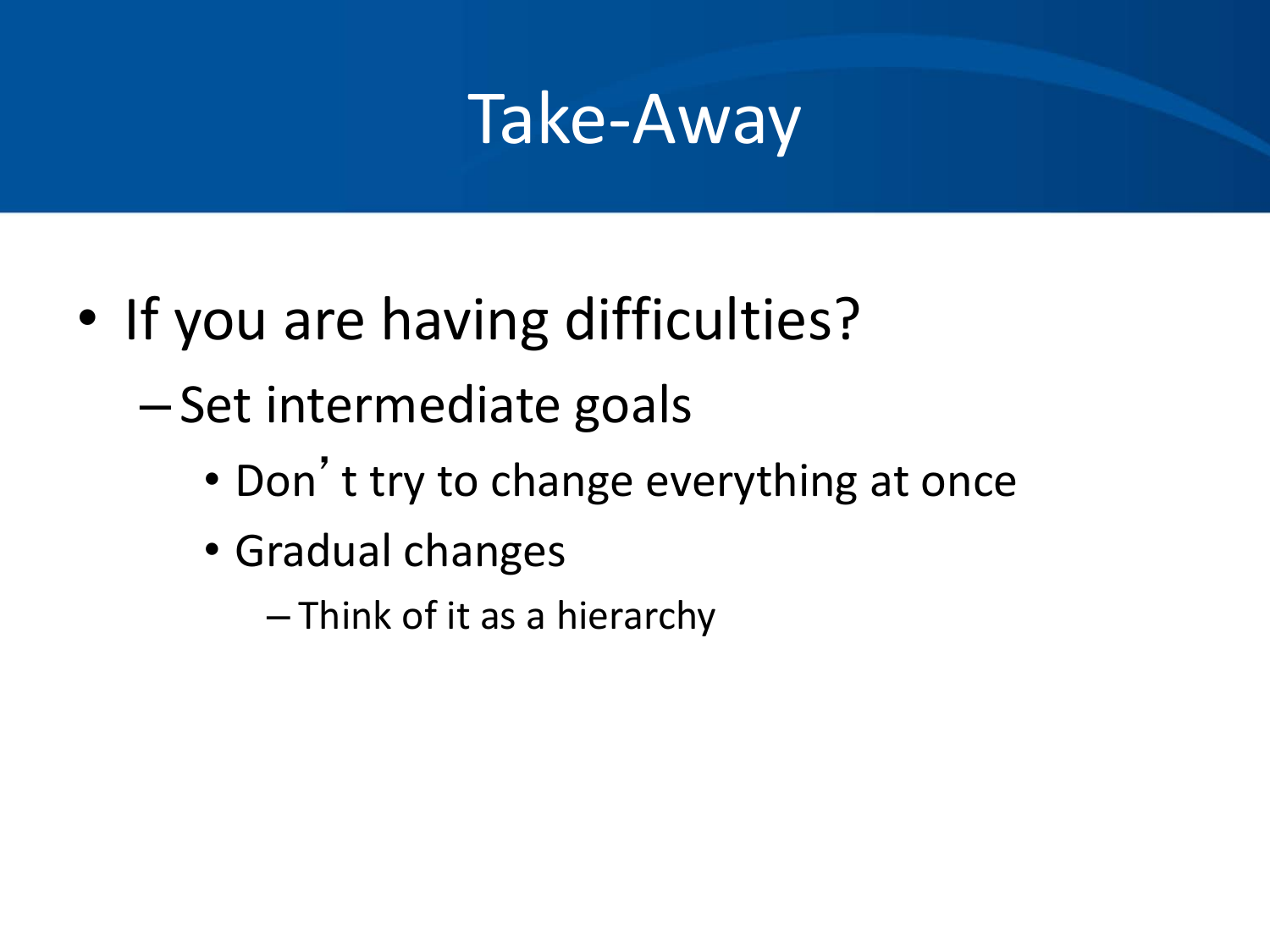- When making changes
	- Be flexible
	- Working on accepting uncertainty
	- There is not a perfect regimen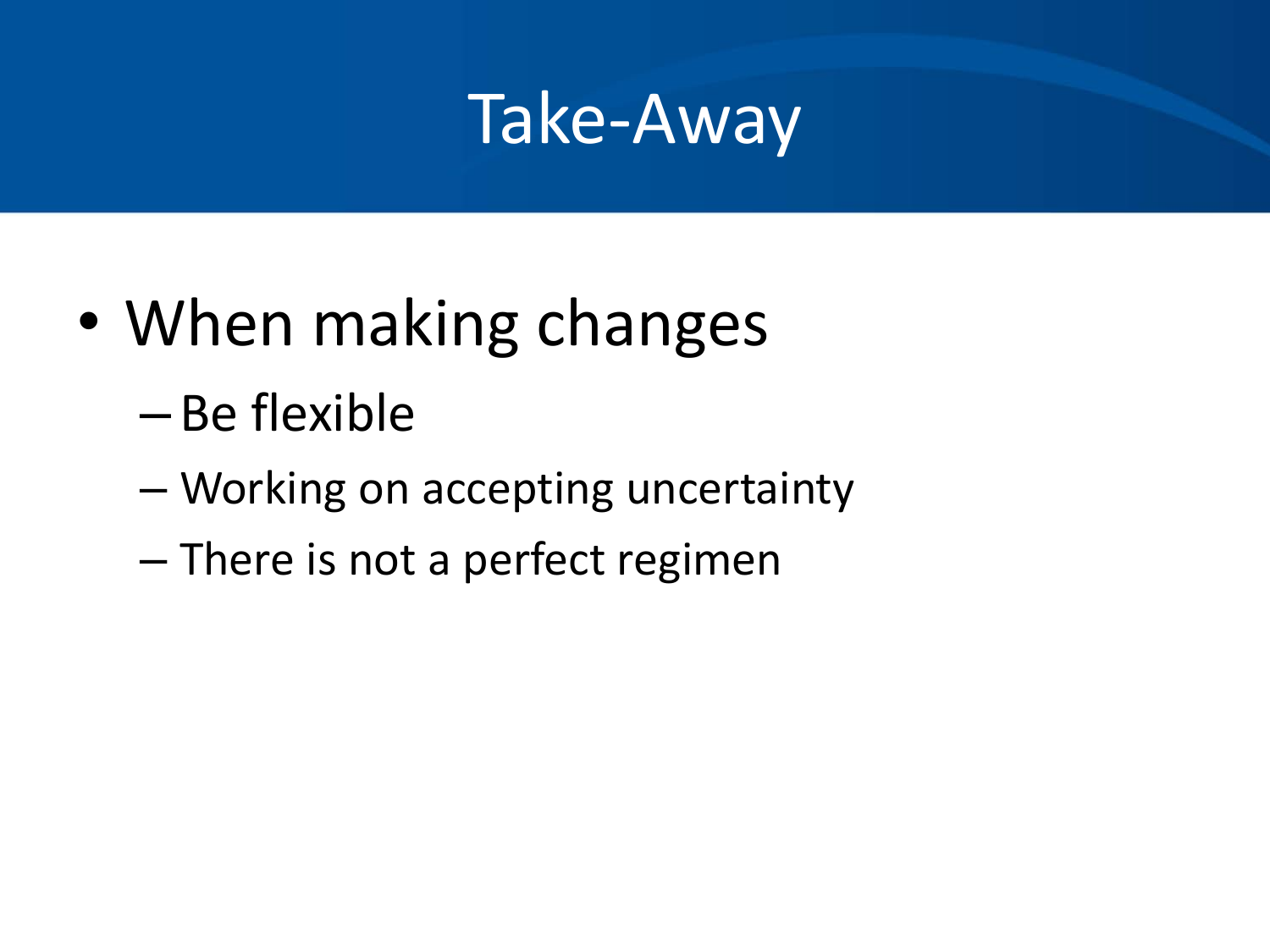- CBT-E/RP is highly effective for OCD
	- Avoidance & Accommodation
	- Change to an approach mindset
- Sleep, Nutrition, and Exercise can help but are not a replacement for good treatment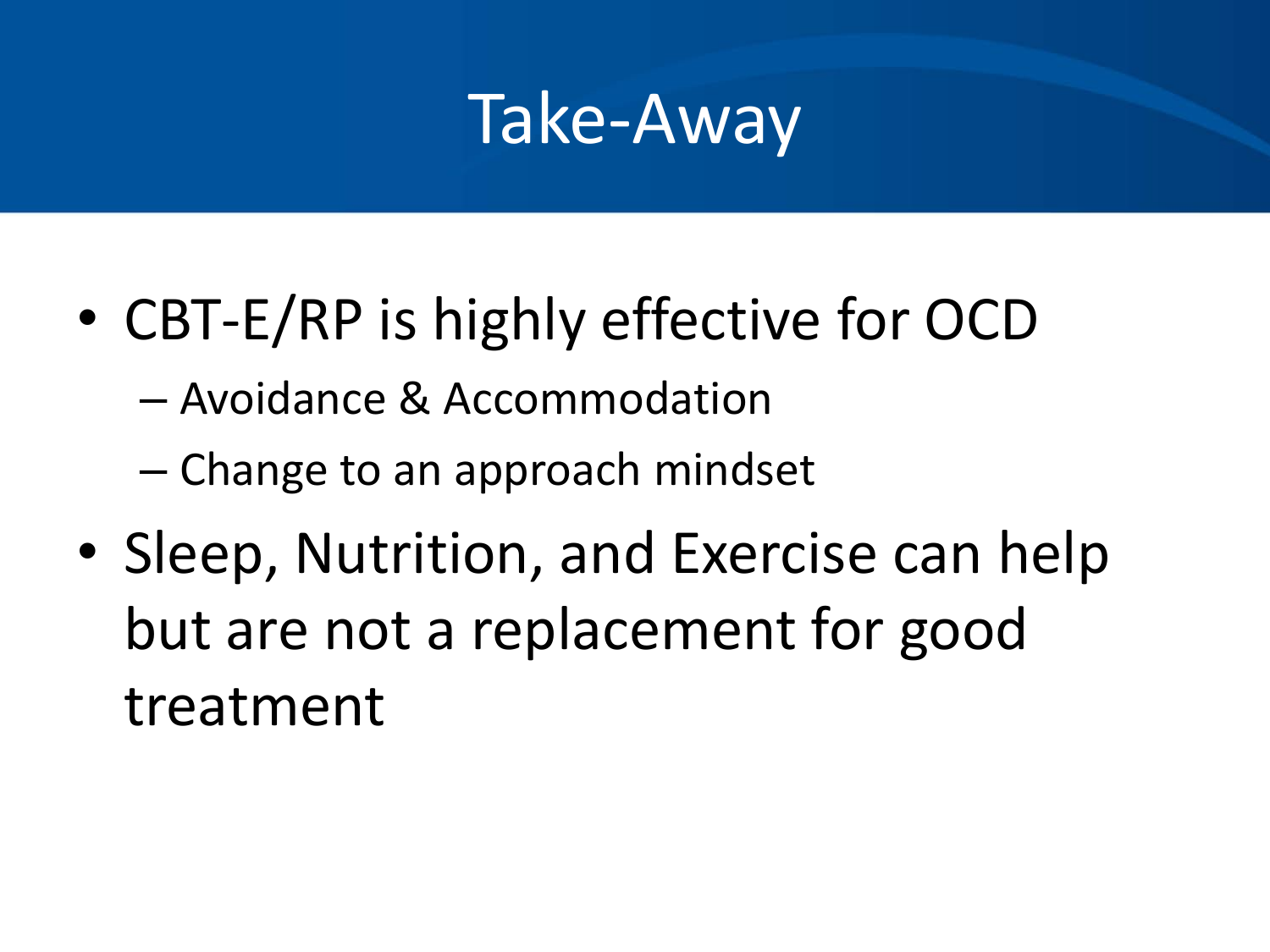## Questions/Discussion

• Clinic:

<https://psychiatry.ufl.edu/patient-care-services/ocd-program/>

• Research:

<https://psychiatry.ufl.edu/fear-lab/>

• Center for OCD and Anxiety Related Disorders <https://coard.psychiatry.ufl.edu/>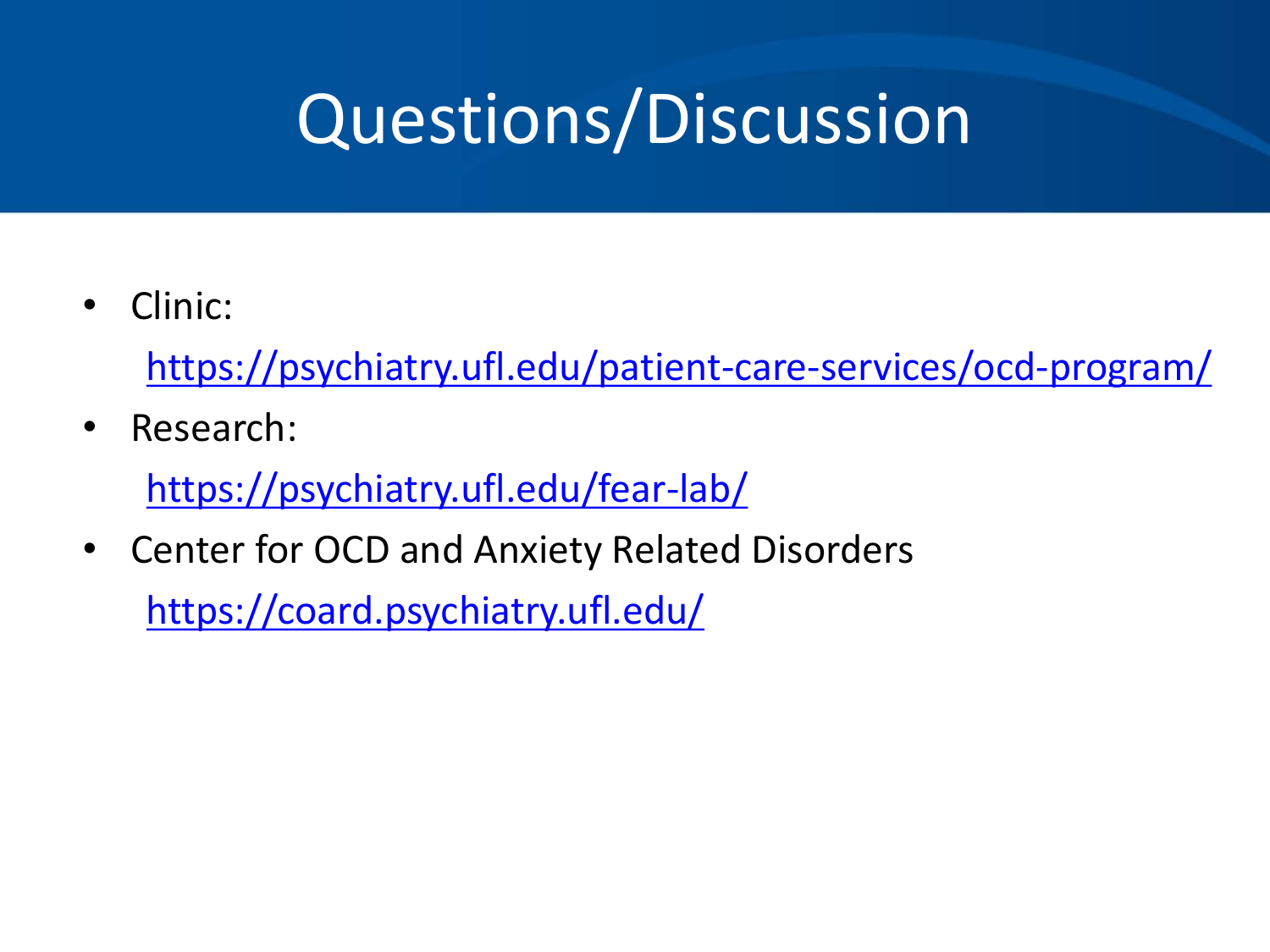



Sleep

Centers for Disease Control (2017). How Much Sleep Do I Need? National Sleep Foundation (2018). How Much Sleep Do We Really Need?

**Nutrition** 

•Clements Jr, R. S., & Darnell, B. (1980). Myo-inositol content of common foods: development of a high-myo-inositol diet. *The American Journal of Clinical Nutrition, 33*(9), 1954-1967.

•Messaoudi, M., Violle, N., Bisson, J. F., Desor, D., Javelot, H., & Rougeot, C. (2011). Beneficial psychological effects of a probiotic formulation (Lactobacillus helveticus R0052 and Bifidobacterium longum R0175) in healthy human volunteers. *Gut Microbes, 2*(4), 256-261.

•Rees, J. C. (2014). Obsessive–compulsive disorder and gut microbiota dysregulation. *Medical Hypotheses, 82*(2), 163-166.

•Rodrigo, L. (2016). Tourette Syndrome and Non-Celiac Gluten Sensitivity: Are They Related. A Clinical Review. *Austin Journal of Multiple Sclerosis & Neuroimmunology, 3*(2), 1029.

•Sarris, J., Camfield, D., & Berk, M. (2012). Complementary medicine, self-help, and lifestyle interventions for obsessive compulsive disorder (OCD) and the OCD spectrum: a systematic review. *Journal of Affective Disorders, 138(3*), 213-221.

•Turna, J., Grosman Kaplan, K., Anglin, R., & Van Ameringen, M. (2016). "what's Bugging The Gut In Ocd?" A Review Of The Gut Microbiome In Obsessive– compulsive Disorder. *Depression and Anxiety, 33*(3), 171-178.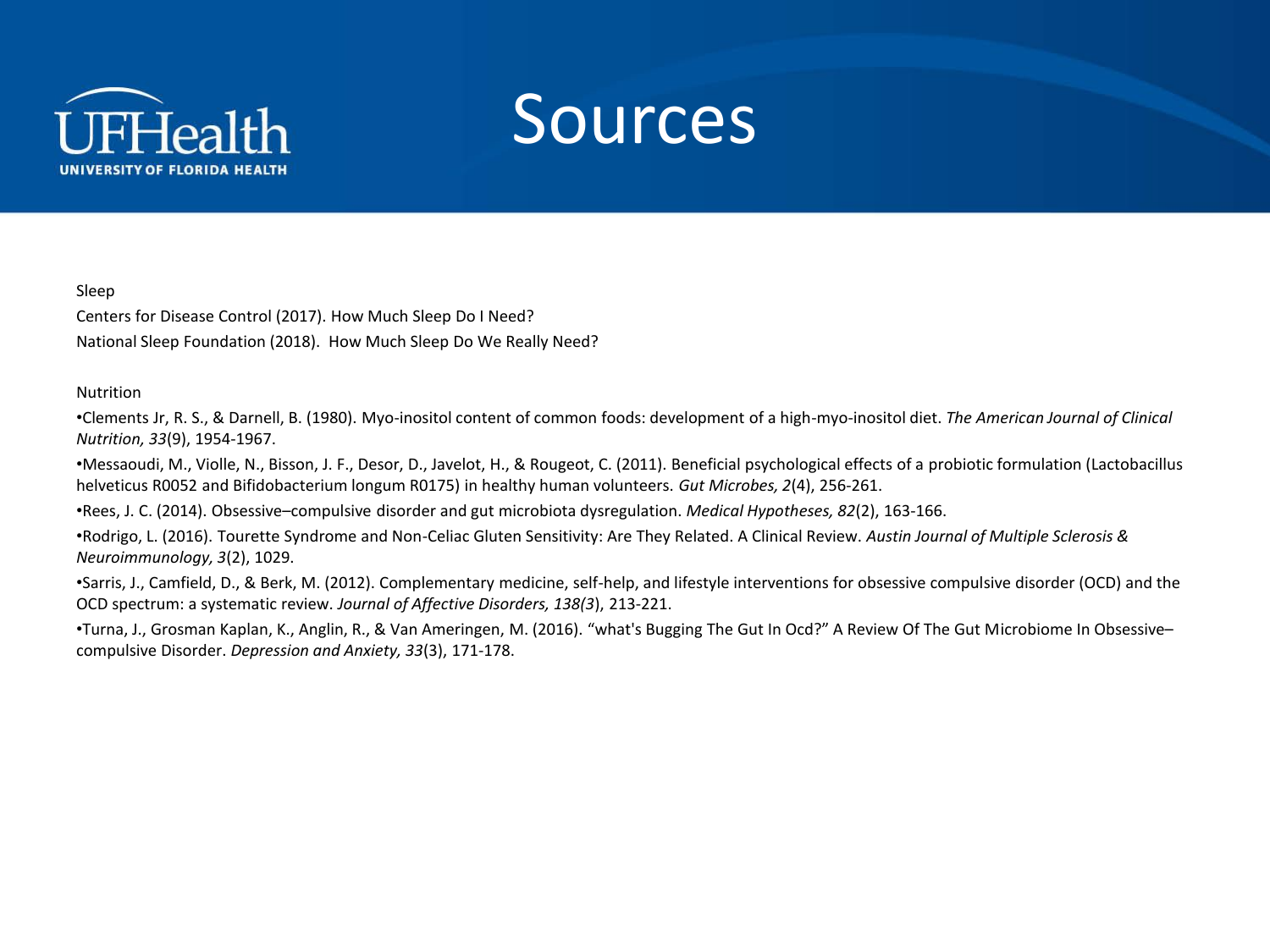



•Abrantes, A. M., Brown, R. A., Strong, D. R., McLaughlin, N., Garnaat, S. L., Mancebo, M., ... & Greenberg, B. (2017). A pilot randomized controlled trial of aerobic exercise as an adjunct to OCD treatment. *General Hospital Psychiatry*. Advance online publication. doi:10.1016/j.genhosppsych.2017.06.010 •Abrantes, A. M., Strong, D. R., Cohn, A., Cameron, A. Y., Greenberg, B. D., Mancebo, M. C., & Brown, R. A. (2009). Acute changes in obsessions and compulsions following moderate-intensity aerobic exercise among patients with obsessive-compulsive disorder. *Journal of Anxiety Disorders*, *23*(7), 923- 927.

•Brown, R. A., Abrantes, A. M., Strong, D. R., Mancebo, M. C., Menard, J., Rasmussen, S. A., & Greenberg, B. D. (2007). A pilot study of moderate-intensity aerobic exercise for obsessive compulsive disorder. *The Journal of Nervous and Mental Disease*, *195*(6), 514-520.

•Chamari, K., & Padulo, J. (2015). 'Aerobic' and 'Anaerobic'terms used in exercise physiology: a critical terminology reflection. *Sports Medicine - Open*, *1*(1), 9.

•Jayakody, K., Gunadasa, S., & Hosker, C. (2013). Exercise for anxiety disorders: systematic review. *Br J Sports Med*, bjsports-2012.

•Mitchison, D., & Mond, J. (2015). Epidemiology of eating disorders, eating disordered behaviour, and body image disturbance in males: a narrative review. *Journal of eating disorders*, *3*(1), 20.

•Rector, N.A. Richter, M.A., Lerman, B. & Regev, R. (2015). A Pilot Test of the Additive Benefits of Physical Exercise to CBT for OCD. *Cognitive Behaviour Therapy, 44*(4), 328-340, DOI: 10.1080/16506073.2015.1016448